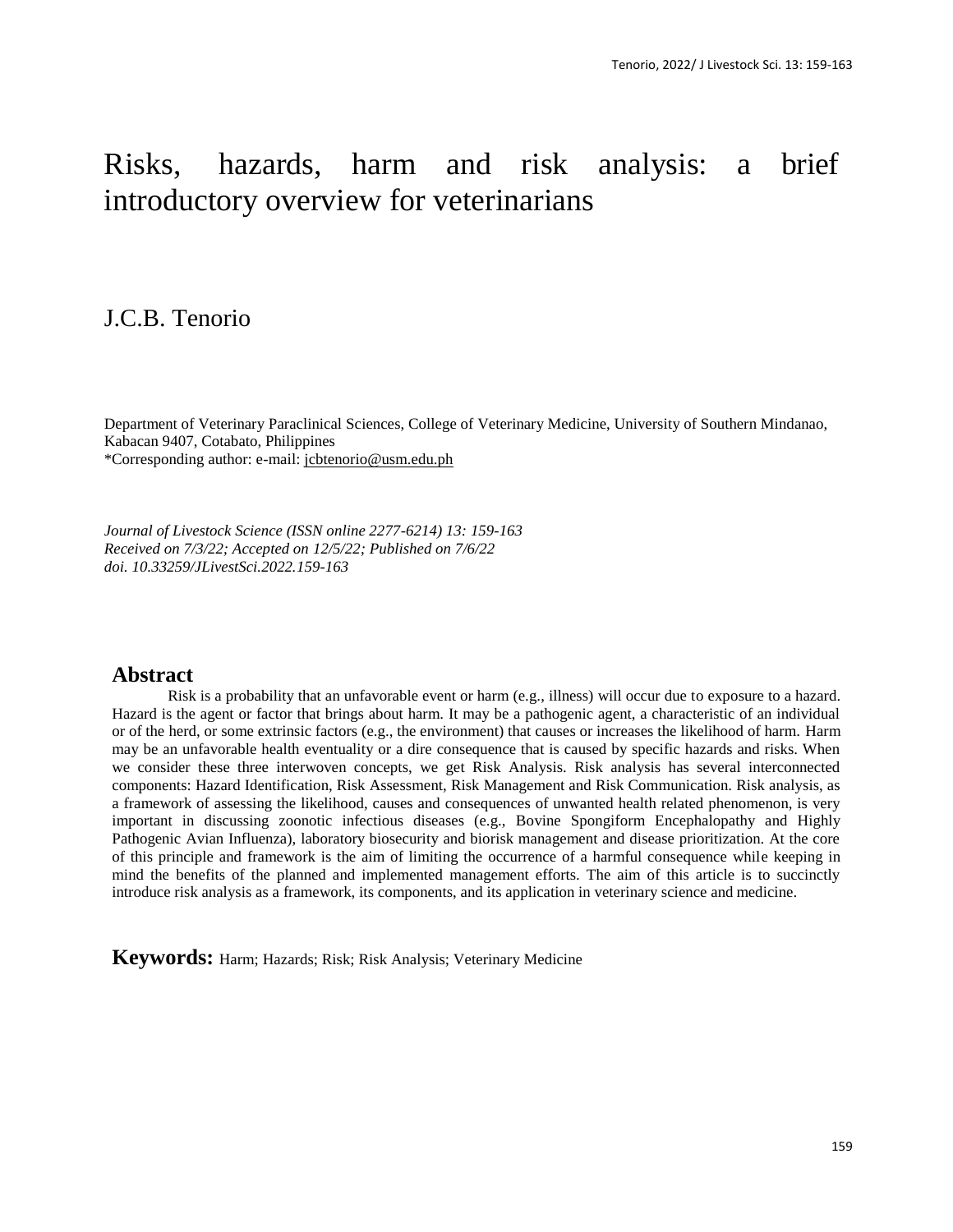### **Introduction**

Risk is a probability that an unfavorable event or harm (e.g., illness) will occur due to exposure to an identified hazard. Considered also within the discussion of risk is the severity of untoward consequences that a hazard may cause (Cohrssen & Covello, 1999). Meanwhile, hazard is the agent or factor that brings about harm. It may be a pathogenic agent, a characteristic of an individual or of the herd, or some extrinsic factors (e.g., the environment) that causes, or increases the likelihood of, harm (Jardine et al., 2003; Chung, 2006; Tenorio, 2022a). Risk is quite different from a hazard but the two are inextricably linked. Risk is the likelihood of the occurrence of a harmful event that is caused by a hazard. One does not occur without the other. There is no risk or likelihood of its occurrence if the hazard is absent and vice versa. On the other hand, harm is the unwanted consequence of the increased risks and exposure to hazards (Cohrssen & Covello, 1999). Harm may be an unfavorable health eventuality or a dire consequence that is caused by specific risks and hazards. Considering these three interwoven concepts, we get Risk Analysis. The OIE Terrestrial Code states that the aim of risk analysis in animal health, especially in international trade, is "to provide importing countries with an objective and defensible method of assessing the disease risks associated with the importation of animals, animal products, animal genetic material, feedstuffs, biological products and pathological material" (World Organization for Animal Health, 2020). The aim of this article is to succinctly describe risk analysis as a framework, its components, and its application in veterinary science and medicine.

#### **Components of Risk Analysis**

Risk analysis has several interconnected components (Figure 1). The first one is Hazard Identification. As the name implies, it involves pointing out specific agents or factors that may cause harm (Supriyadi & Ramdan, 2017). What is to be identified may be an important pathogen that can dismantle an industry once introduced in a zone or a food manufacturing procedure that increases the risk of contamination of consumable goods. In terms of international trade, important aspects of hazard identification include: 1) identification of hazards that are appropriate to the species or commodity to be imported; 2) assessing the presence of the hazard in the exporting as well as the importing country; 3) categorization whether the hazard or disease is notifiable internationally or nationally; and 4) assessing the control and surveillance efforts exerted by the exporting country (World Organization for Animal Health, 2020).

The second component of risk analysis is Risk Assessment. This refers to the process in which the likelihood of a harm caused by a hazard or hazards identified is estimated qualitatively (thru descriptions and categorizations) or quantitatively (thru numerical estimation and rankings) (Vermeire et al., 1999). The World Organization for Animal Health (2020) describes several steps in conducting risk assessment. First is Entry Assessment – it measures the likelihood of hazard entry into a country, zone or compartment; it considers the biological nature of the hazard, factors of the country and factors of the commodity affected by the hazard. Second is Exposure Assessment – it aims to describe and assess the necessary biological pathways needed for hazard exposure. What is identified and evaluated in exposure assessment are conditions conducive to exposure (e.g., amount of hazard, temporal factors, spatial factors, route of exposure, and number of species affected). Third is Consequence Assessment which aims to assess the would-be effects of hazard exposure; a causal analysis should always be present (i.e., exposure induces adverse health and economic effect). And lastly, Risk Estimation takes into account the results of all the steps of risk assessment and aims to produce measures that would abate all risks associated with the identified hazard.

The third – and arguably the most crucial – part of Risk Assessment is Risk Management. It is the stage in which efforts are planned and enacted in order decrease the risk to an acceptable level (Boyle, 2019). This is usually done after the risk assessment. Results of the assessment are used to draft recommendations, policies and guidelines. It is in this stage that all the options to mitigate the risk, hazard and possible harm are considered based on their possible costs and benefit (Jardine et al., 2003). Moreover, the level of risk aversiveness and tolerance is established in this stage. Figure 2 briefly summarizes the components of risk management according to the World Organization for Animal Health (2020).

The last component of Risk Analysis is Risk Communication, which involves exchanging and disseminating information regarding the risk analysis model. It involves dialogues and exchanges with internal communication links (between risk assessors and managers) as well as external communication lines (between a company and their stakeholders) before policies are implemented (Rothman & Kiviniemi, 1999). The goal is to inform everyone that is substantially involved in the process of the actions and efforts made to address risks, the hazards that influence this likelihood, and the harmful consequences that the latter causes (Abrams & Greenhawt, 2020). As an important component of risk communication, peer review is encouraged so as to ensure that sufficient scientific critique and evaluation of the risk analysis and measures are gathered (World Organization for Animal Health, 2020). It also to guarantees that that data, information, methods, and assumptions in the formulated risk analysis model are up to date.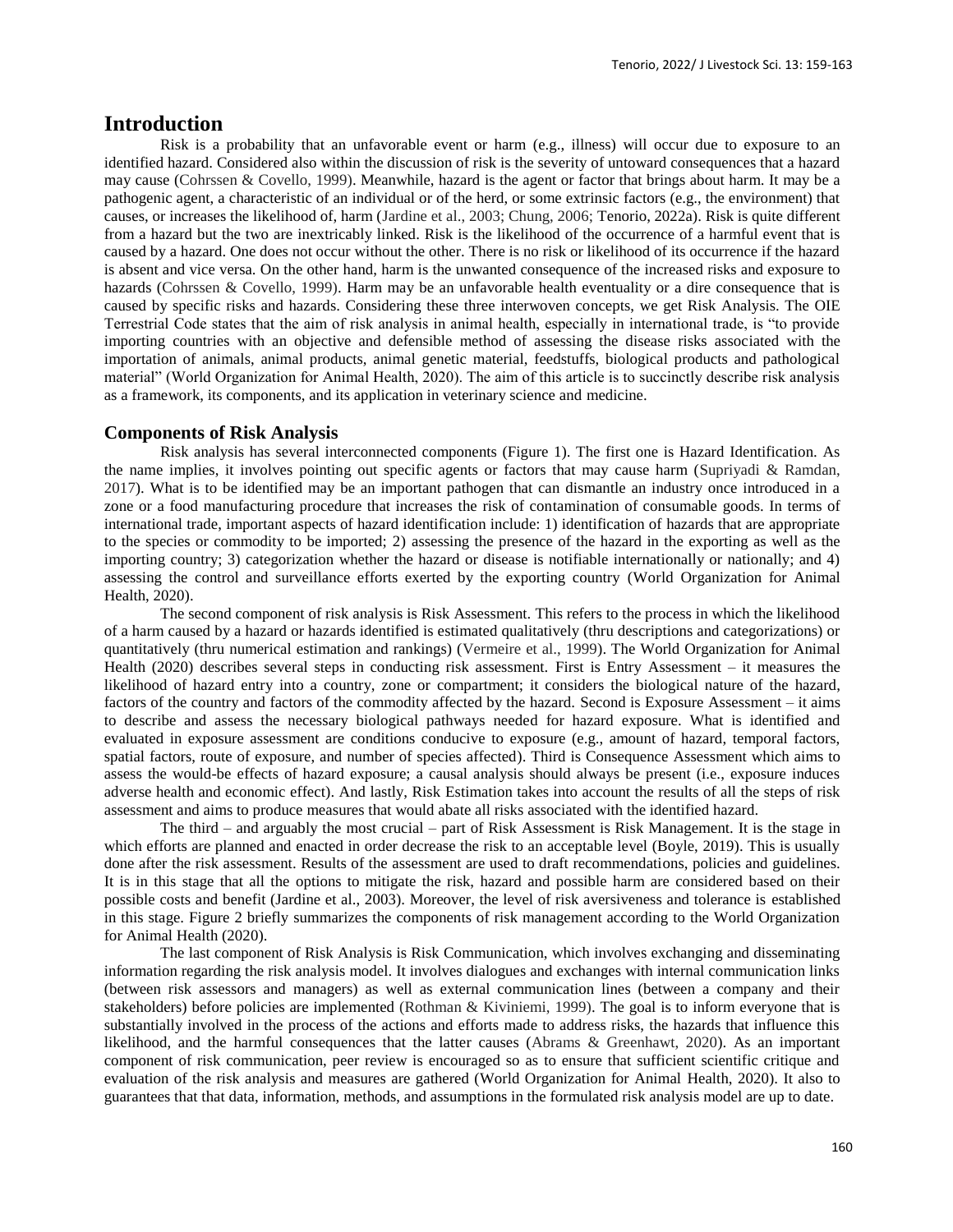

**Fig 1.** Components of risk analysis and how they are interconnected



**Fig 2.** The components of Risk Management, as discussed by the World Organization for Animal Health (2020)

#### **Risk analysis & zoonotic infectious diseases: some veterinary applications**

Risk Analysis as a framework of assessing the likelihood, causes and consequences of unwanted health related phenomenon is very important in discussing zoonotic infectious diseases. The tool is vital in preventing entry and proliferation of established zoonotic diseases to a country, zone, or compartment. For example, there used to be a widely applied, risk-based ban on the importation of beef and bone meal from the United Kingdom to prevent the entry and spread of Bovine Spongiform Encephalopathy or Mad Cow Disease during the 1980s-90s (Stevenson et al., 2005; Wyne & Dressel, 2010). Another example is the Philippines' continued surveillance on migratory birds and waterfowl populations for Highly Pathogenic Avian Influenza (HPAI) is a product of risk assessment (Tiongco, 2009; Wieck et al., 2012; Tenorio, 2022b). We know by now that these avian species have the capacity carry and bring HPAI viruses to our country. Thus, their natural inclination to migrate to our country during the hotter months present as increased risk of an HPAI outbreak. The importance of this point has been highlighted due to the recent entry and spread of H5N1 HPAI in the Philippines, where surveillance efforts and guidelines on the movement of poultry and their products have been put in place to reduce the risk of aggravating the outbreak (Philippine Department of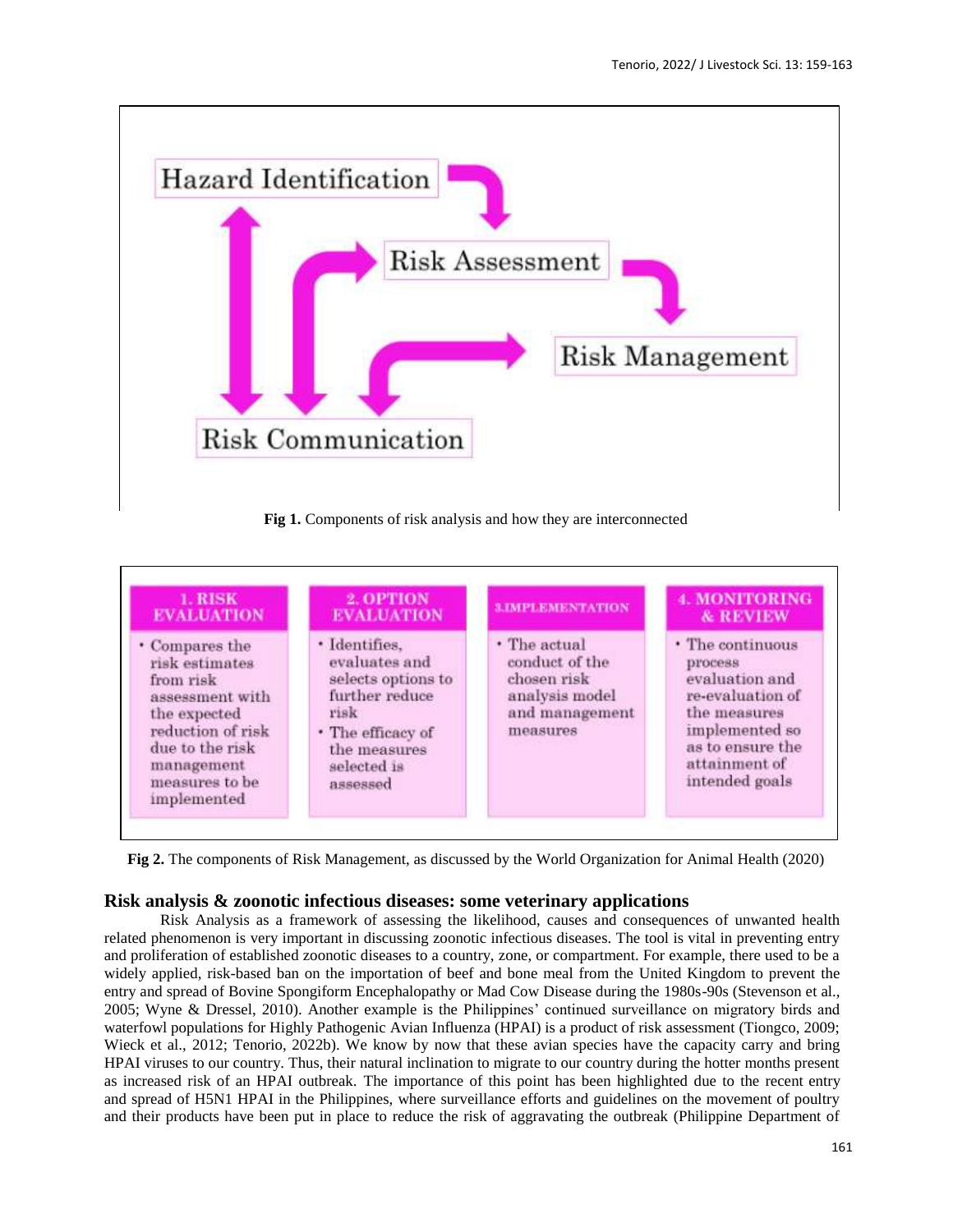Agriculture, 2022a & 2022b). Another application of Risk Assessment on zoonotic diseases is within the confines of laboratories that handle disease-causing hazards. Special protocols and containment measures are put into place so as to prevent the inadvertent, unintentional – or otherwise – exit and spread of pathogens from laboratories to the general populace (World Health Organization, 2020). Biosecurity measures based on risk analysis keep bad microbes from the hands of bad people. Also, these measures allow for occupational health strategies and protocols that ensure the safety of those who are exposed to these bad microbes. Risk analysis as a gauge is also heavily used in the prioritization of diseases, both in animal and human health. Those with dire consequences and increased probability of occurring are prioritized highly and those which are unlikely to occur and have considerably manageable health consequences are considered but are not of heightened priority (Van Vaerenbergh et al., 2010).

#### **Conclusion**

In general, Risk Analysis is important because it is a way of keeping harmful phenomenon that may lead to catastrophic consequences at bay. Thru the identification of specific hazards and thorough assessment of their associated risks, one can construct and apply specific efforts to manage and hopefully limit the likelihood of occurrence of specific harms to an acceptable level. However, it is important to note that there are circumstances that a zero-risk approach may not be feasible. However, lowering the risk to a level that limits the harm a hazard causes is already a winning situation. At the core of this principle and framework is the aim of limiting the occurrence of a harmful consequence while keeping in mind the benefits of the planned and implemented management efforts.

## **References**

- 1) Abrams EM, Greenhawt M. Risk communication during COVID-19. 2020. The Journal of Allergy andClinical Immunology: In Practice 8:1791-4.
- 2) Boyle T. 2019. Health and safety: risk management. Routledge.
- 3) Chung MS. 2006. Hazzard management and risk assessment of food. Safe Food. 1(1):8-15.
- 4) Cohrssen JJ, Covello VT. 1999. Risk analysis: a guide to principles and methods for analyzing health and environmental risks. DIANE Publishing.
- 5) World Organization for Animal Health. 2020. Risk Analysis. OIE Terrestrial Animal Health Code. https:[//www.oie.int/fileadmin/Home/eng/Health\\_standards/tahc/current/chapitre\\_import\\_risk\\_analysis.pdf](http://www.oie.int/fileadmin/Home/eng/Health_standards/tahc/current/chapitre_import_risk_analysis.pdf)
- 6) Jardine C, HrudeyS, Shortreed J, Craig L, Krewski D, Furgal C, McColl S. 2003. Risk management frameworks for human health and environmental risks. Journal of Toxicology and Environmental Health Part B: Critical Reviews 6(6):569-718.
- 7) Philippine Department of Agriculture. 2022a. Memorandum Circular No. 5, Series of 2022: Guidelines on the local movement of domestic and wild birds and poultry products & by-products during the Avian Influenza surveillance period.
- 8) Philippine Department of Agriculture. 2022b. Memorandum Circular No. 6, Series of 2022: Guidelines on movement of domestic and captured wild (ornamental) birds and poultry products & by-products during the Avian Influenza outbreak.
- 9) Rothman AJ, Kiviniemi MT. 1999. Treating people with information: an analysis and review of approachesto communicating health risk information. JNCI monographs (25):44-51.
- 10) Stevenson MA, Morris RS, Lawson AB, Wilesmith JW, Ryan JB, Jackson R. 2005. Area-level risks for BSE in British cattle before and after the July 1988 meat and bone meal feed ban. Preventive veterinary medicine 69(1-2):129-44.
- 11) Supriyadi S, Ramdan F. 2017. Hazard Identification and Risk Assessment In Boiler Division using Hazard Identification Risk Assessment and Risk Control (HIRARC). Journal of Industrial Hygiene and Occupational Health 1:161-77.
- 12) Tiongco M. 2009. Pro-Poor HPAI Risk Reduction Strategies: Synthesis of Country Background Papers. International Food Policy Research Institute (IFPRI).
- 13) Tenorio J.C.B. 2022a. Emerging Zoonotic Infectious Diseases: A Folly of Human Development. Journal of Livestock Science 13: 76-79. <http://dx.doi.org/10.33259/JLivestSci.2022.76-79>
- 14) Tenorio, J.C.B. 2022b. Vanguards of Food Safety and Security: Acknowledging the Humble Veterinarianand One Health. Microbes, Infection and Chemotherapy 2: e1309. https://doi.org/10.54034/mic.e1309